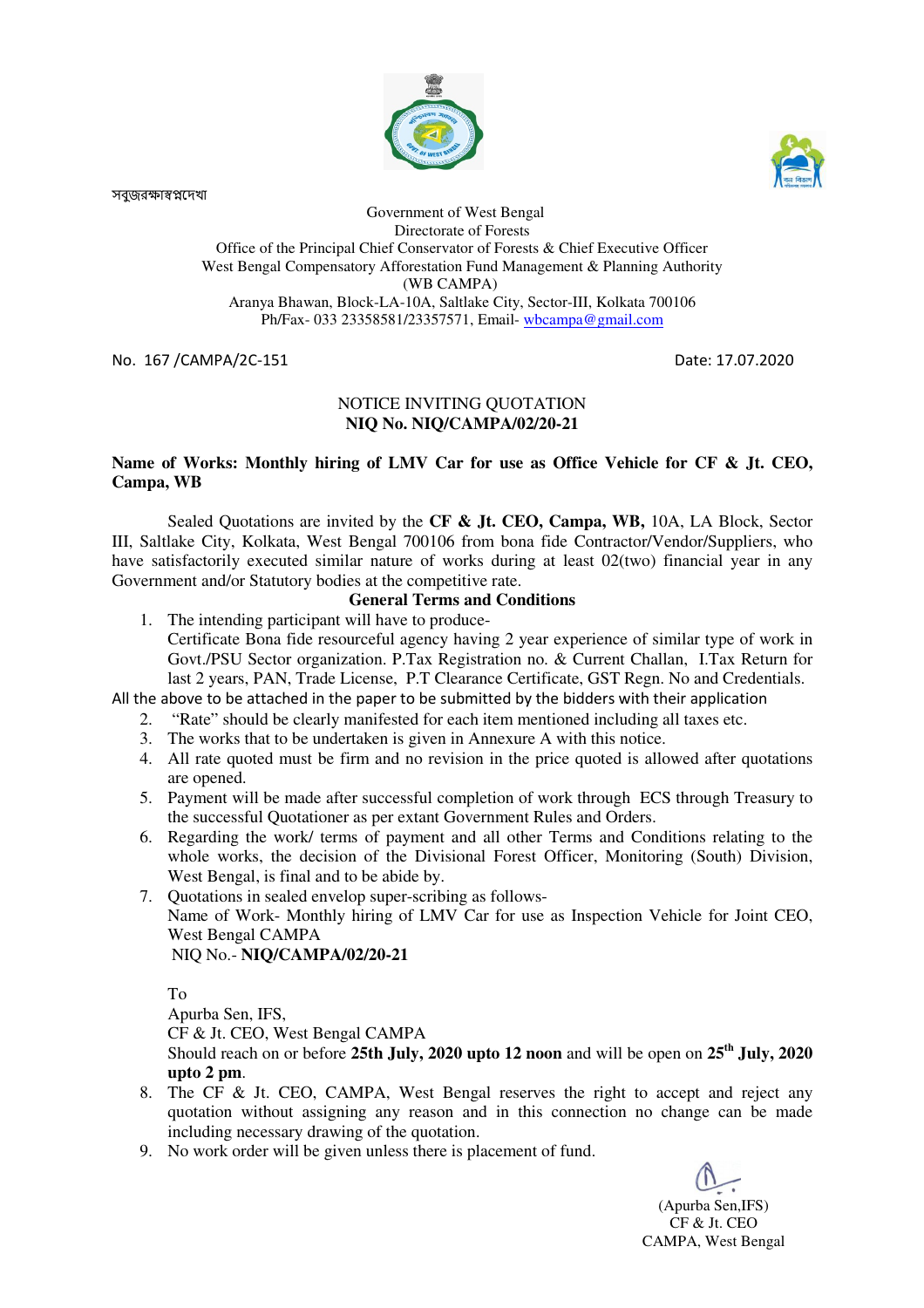Copy forwarded for wide circulation-

- 1. The Principal Chief Conservator of Forests, Head of Forest Force/WB to the Govt. of West Bengal
- 2. The CWLW & Principal Chief Conservator of Forests /Wildlife/WB to the Govt. of West Bengal
- 3. The Principal Chief Conservator of Forests /Research Monitoring & Development, to the Govt. of WB
- 4. The MD, West Bengal Forest Development Corporation Ltd.
- 5. The Addl. Principal Chief Conservator of Forest & Project Director, WBFBCP.
- 6. All CCF to the Govt. of West Bengal(with special attention to the CCF/MIS & E-governance for uploading the same in the Dept. Website)
- 7. All CFs to the Govt. of West Bengal
- 8. All DFOs to the Govt. of West Bengal
- 9. The O/o TheDeputy Commissioner of Police (II) Head Quarters, Kolkata Police
- 10. The O/o the Labour commission, West Bengal
- 11. The O/o the Commercial Tax, West Bengal
- 12. The O/o the PWD North, West Bengal
- 13. The O/o the PWD South, West Bengal
- 14. The O/o the PWD, Kolkata Electrical Circle, West Bengal
- 15. The O/o the Director of Agriculture, West Bengal
- 16. The O/o the DM 24 PGS North, West Bengal
- 17. The O/o the DM 24 PGS South, West Bengal
- 18. Office Guard file

(Apurba Sen,IFS) CF & Jt. CEO CAMPA, West Bengal

**Schedule of Works**

# **Name of Works: Monthly hiring of LMV Car for use as Office Vehicle for CF & Jt. CEO, Campa, WB.**

## **Terms & Conditions**

Car must be recent model having contract permit and in a tip top running conditions and having 5 (five) km from the reporting place.

Car will normally use to travel within Kolkata and occasional officer tour in Districts.

The car be hired for 10 (ten) hours a day to be counted from the time of reporting to duty, up to release from duty.

Working hours beyond 10 (ten) hours an overtime Rs. 20/- (Rupees twenty) only be paid and for overtime and night halt run concurrently during tour outside Kolkata, the total extra to Rs. 60/- (Rupees Sixty) only.

Owner should provide Driver having valid license at his own cost & all repairs and running maintenance cost should be done by the owner of the vehicle at his own cost.

Fuels/lubricates will be issue at the following rates-

- i) For petrol engine car @8 km/ lt. petrol of journey.
- ii) For diesel engine car @12 km/ lt. diesel of journey.
- iii) For engine oil (Mobil Oil) @5 km/ lt. after every 2500 km of journey.

All other charges as payment of taxes etc. including repair and maintenance of car to be done and borne by the owner of the car.

In case of breakdown of car the owner shall provide a substitute car.

The payment will be made on the number of days the car is actually used.

Log book to be updated daily including meter reading.